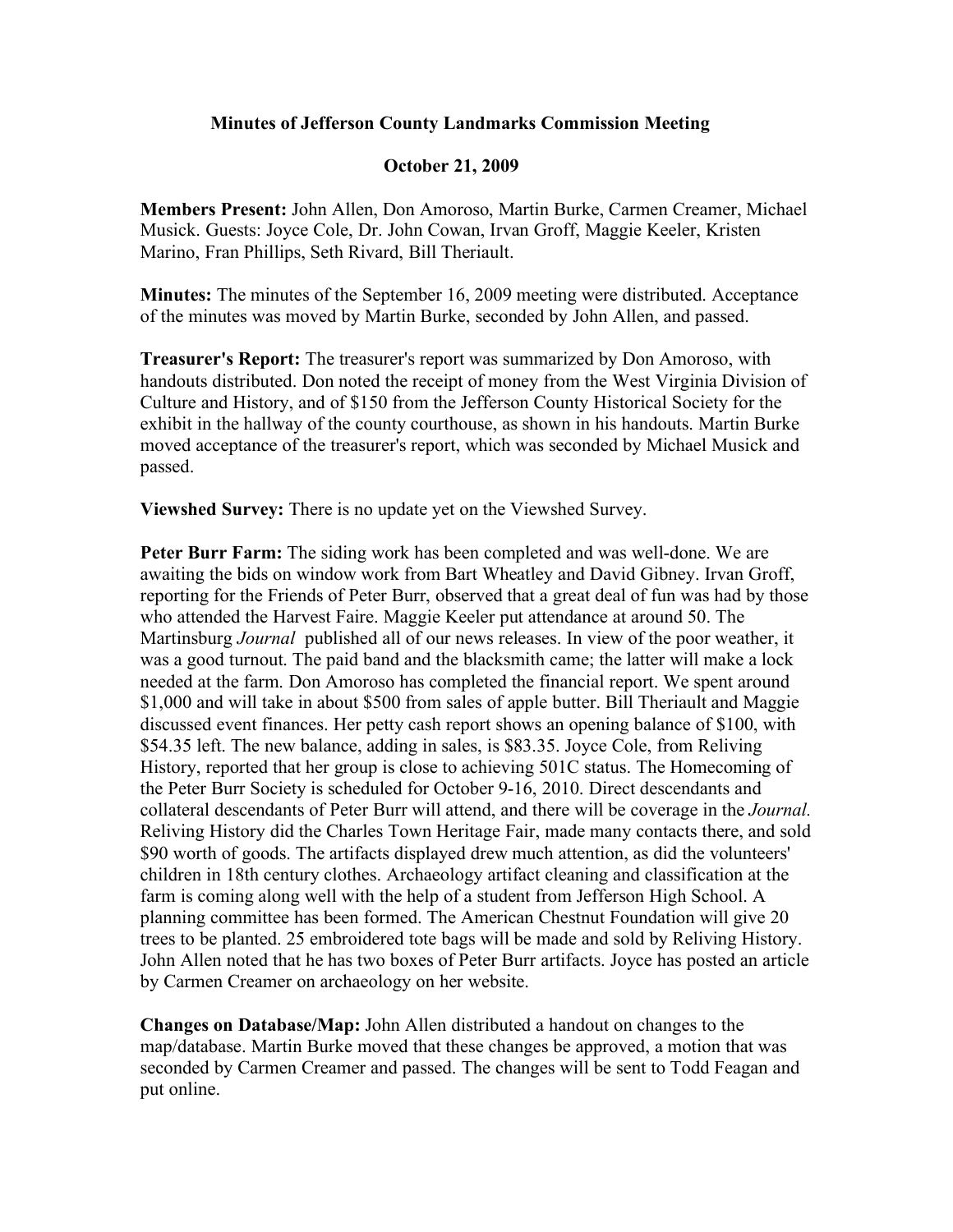**Poor Farm:** John Allen presented three resolutions regarding the farm: A): To accept the conveyance from the Jefferson County Solid Waste Authority of 1.711 acres; B): To authorize the HLC chairman, on behalf of the Commission, to sign the deed conveying to Rock Spring Church the 1.29 acre parcel; and C): To authorize the chairman to accept from Rock Spring Church the conveyance of the 1.10 parcel. Michael Musick moved approval of Resolution A, which was seconded by Carmen Creamer and passed. Carmen then moved first the approval of Resolution B, and later of Resolution C, both of which in due course were seconded by Michael Musick and passed. John Allen expressed the deep thanks of the Historic Landmarks Commission to Walter Washington for his work on the Poor Farm documents. This will mean that the Poor Farm will be on one piece of property, which was not previously the case.

**Ad Hoc Committee on Data:** John Allen introduced Seth Rivard, a planner with the County Planning Commission, who spoke briefly about his interest in and commitment to historic preservation. Martin Burke reported on developments with the HLC website. Bill Theriault's book can now be found there. Martin will add bibliographic information, and link it to county libraries. All of our Minutes are now online, beginning with March 2008. A new e-mail contact form for activities was announced; eventually we will get complete contact information. Bill Theriault asked whether the chapel was owned by the County Commission, and John Allen said it is. Martin said that the next website endeavor will be to get the Explorer database online. He would like Poor Farm information and photos. Bill Theriault and Carmen Creamer discussed the scanning that was done of the Jefferson County Historical Society's *Journal*. This needs to be proofed, and photos added. John Allen reported that the committee on the GIS Grant Project (Allen, Burke, Musick, and Theriault) met last night. Bill will speak on the project at the Shepherdstown Men's Club November 9; he has new information on Shepherdstown.

**Courthouse Committee:** The committee has not met for several weeks. John Allen declared that special *kudos* is due to Carmen Creamer for putting up the entire exhibit, and for cleaning up the hallway. Carmen suggested that a letter to the county commission about the enthusiasm of the public and our HLC commissioners for the exhibit might lead to its being kept on display for a while.

**Upcoming Events, Misc.:** Before Martin Burke presented an update on PATH, John Allen recused himself. Martin then reported that there have been hearings all over the state. He did a statement on PATH's impact on historical sites, and submitted it to Curt Mason, who is with a "Stop PATH" group. The HLC is not "an intervener" in this matter. Carmen noted that this will not stand in for a "106 Review," which was followed by a discussion between Martin and Carmen. The Jefferson County Commission website has a link to reports on PATH. John Allen returned after the PATH report and discussion. John Cowan asked whether the Harvest Faire occurred on the date on which it was announced; someone from North Carolina came on the wrong date. Maggie Keeler explained that it was originally announced for October 10, but was postponed to October 17 because she had an operation. Virtually everyone was contacted about this change; we don't know how the people from North Carolina got their information. Originally the wrong date